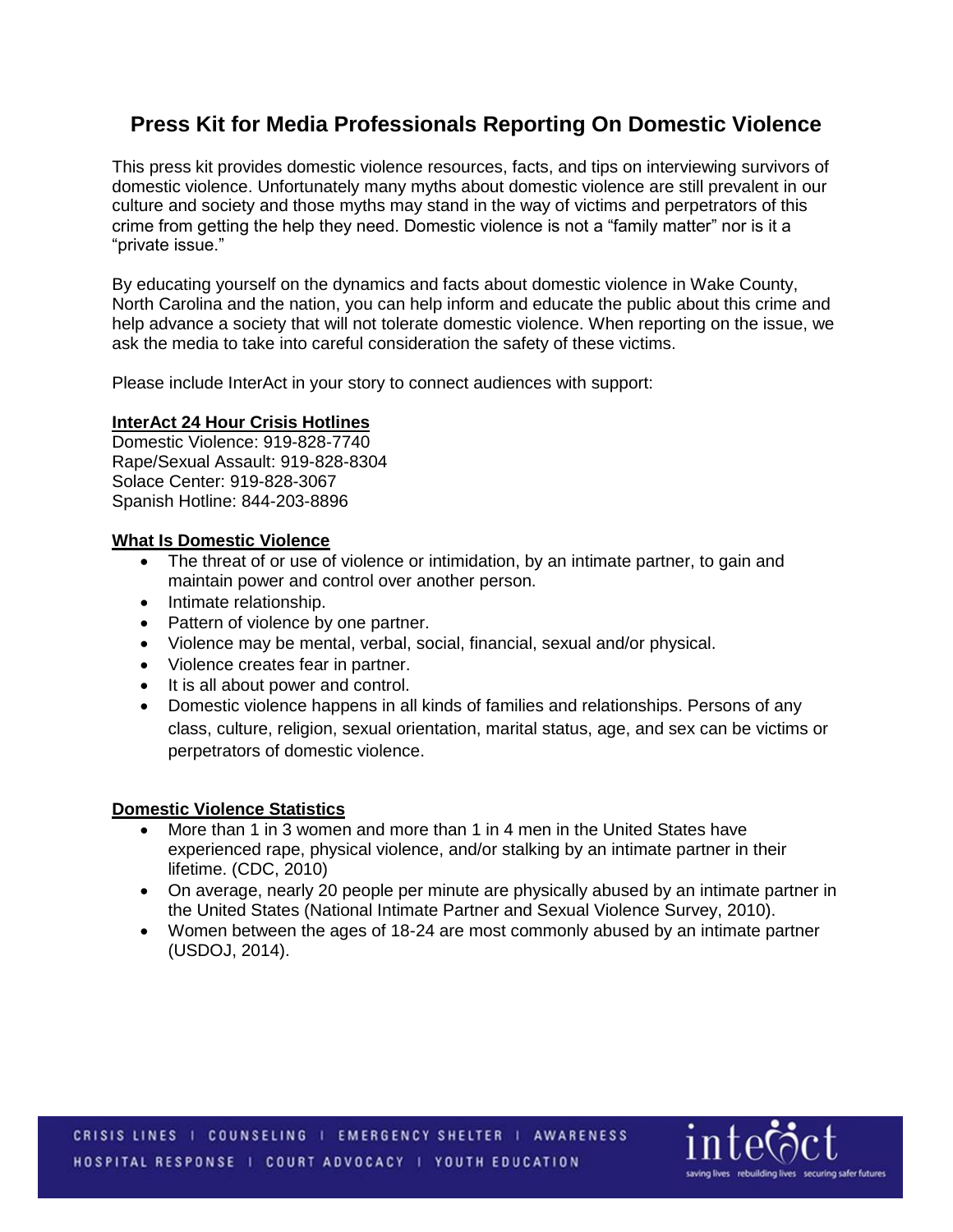# **About Domestic Violence**

Warning Signs and Red Flags of Abusive Behavior

- Controlling who you see, where you go, or what you do
- Telling you that you can never do anything right
- Showing jealousy of your friends and time spent away
- Keeping you or discouraging you from seeing friends or family members
- Embarrassing or shaming you with put-downs
- Taking your money or refusing to give you money for expenses
- Preventing you from making your own decisions
- Telling you that you are a bad parent or threatening to harm or take away your children
- Destroying your property or threatening to hurt or kill your pets
- Intimidating you with guns, knives or other weapons
- Pressuring you to have sex when you don't want to or do things sexually you're not comfortable with
- Pressuring you to use drugs or alcohol

Barriers to Leaving

- Fear
- Love
- Children
- Economics
- Guilt, Shame and Embarrassment
- Religion
- Denial
- Low Self-Esteem
- Commitment to Marriage

The question isn't "*Why doesn't she just leave?"* Leaving is a process, not an event.

# **Covering Domestic Violence**

Tips on Interview Questions

When questioning a victim of domestic violence, please consider the following:

- Do not refer to the domestic violence as a "relationship problem." Domestic violence is tool that a batterer uses to keep a victim under his/her control. It is not a mutual way of handling problems in the relationship.
- Do not focus on why the victim of the domestic violence did not leave, but on why the batterer continued to choose to abuse.
- In addition to physical trauma, individuals who have been victims of domestic violence may feel guilty or responsible for the abuse, question their own judgment, and/or feel betrayed. When questioning alleged victims, avoid questions that imply fault on the part of the victim.

For example, avoid questions about:

- What the victim did to provoke the attack. Domestic violence is a system of power and control — it is not a crime of passion or anger. Asking what the victim did to provoke the attack is a type of victim-blaming.
- Whether the victim was drinking alcohol or taking drugs at the time of the assault, unless it is directly at issue in the case. Domestic violence is a crime.

CRISIS LINES | COUNSELING | EMERGENCY SHELTER | AWARENESS HOSPITAL RESPONSE | COURT ADVOCACY | YOUTH EDUCATION